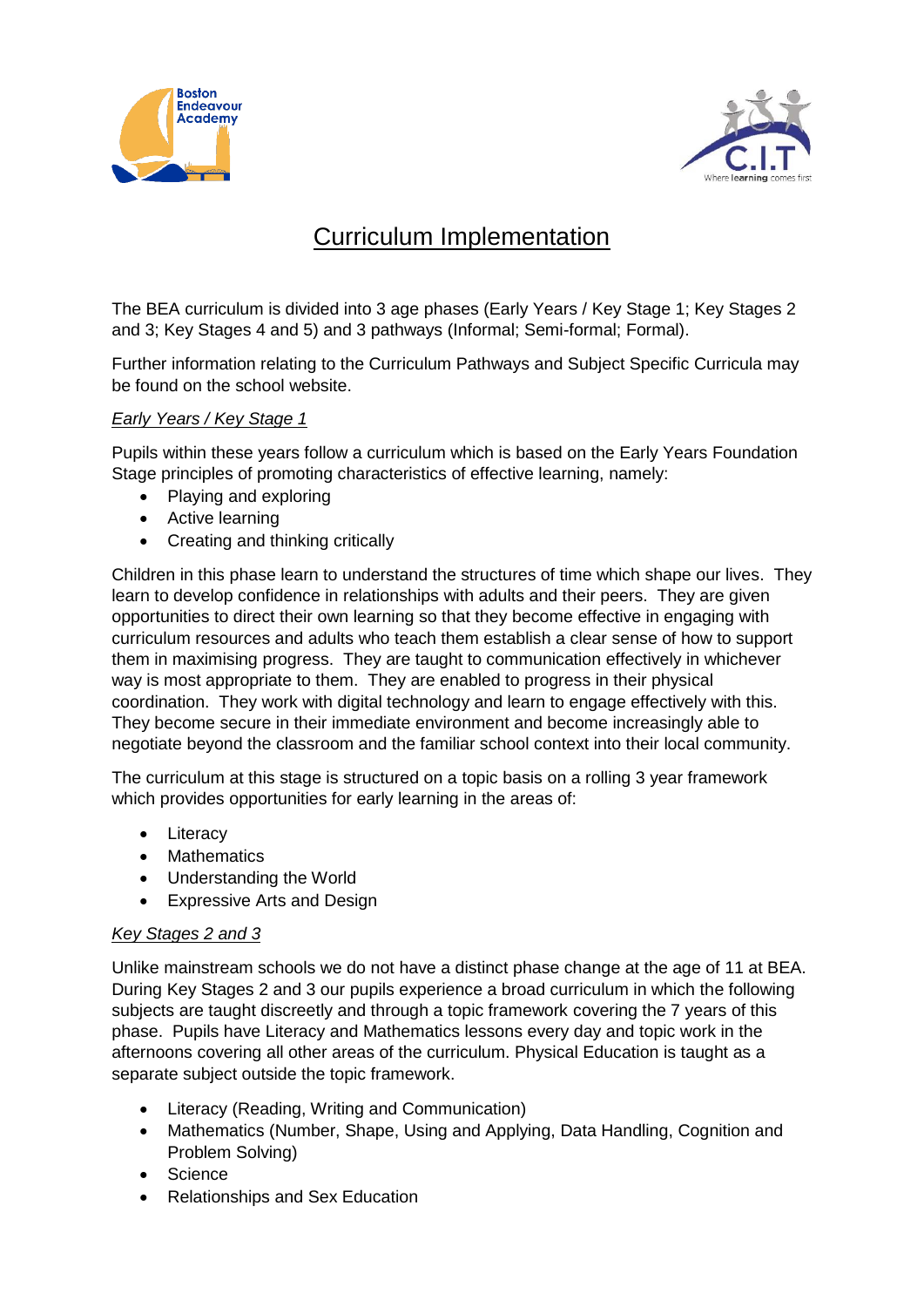- Geography
- **History**
- Religious Studies
- Music
- Computing / Digital Technology
- Art and Design
- Design and Technology
- Physical Education

Each of the subject areas above has a designated curriculum area leader, who are then able to come together to work in teams when working on the semi-formal or informal curricula, in which individual subjects are merged within broader areas.

Depending on whether a pupil is following the Informal, Semi-formal or Formal pathway, each of these subjects will be taught more or less discreetly within topic framework. Subject specific and topic curricula for this phase are published on the school website. The website also contains documents showing how each subject is mapped within the informal and semiformal curricula.

The topic framework serves 3 essential functions in the delivery of the BEA Land and Sea curriculum:

- It enables overlearning of key knowledge in Literacy and Numeracy in a fresh context every term
- It is uniquely relevant to our pupils, their area and their daily experience
- It links learning across the curriculum pathways so that pupils in different classes can share experiences

During this phase each topic has a defined Social, Moral, Cultural and Spiritual focus to support this broad development of the each pupil. Similarly, Computing / Digital Technology is covered across every topic.

At a classroom level teachers differentiate the curriculum for each pupil in their class, based on learning style and ability so that personal learning targets and EHCP targets are being addressed continually.

#### *Key Stages 4 and 5*

Our older students follow the OCR Life and Living curriculum, which is the final stage of preparation of our young people for adulthood. From their 14+ reviews onwards we support our pupils to work within and negotiate many different contexts including College, a wide range of social care providers, work experience placements, cultural, leisure and retail resources.

#### The OCR curriculum includes units covering

Careers and employability is a major focus of the Key Stage 4 and 5 curriculum and we ascribe to the Gatsby framework. Careers education has been integrated into units throughout the rest of the school preparing students for this final stage of their schooling.

In these contexts the pupils build their portfolio of skills for OCR accreditation at their relevant level, learning to apply the Literacy, Communication, Numeracy and Problem Solving skills they have established in earlier Key Stages. Their practical, locally focussed curriculum from Early Years to Key Stage 3 has made them familiar with the context they live in and provides them with a secure base from which to apply prior learning.